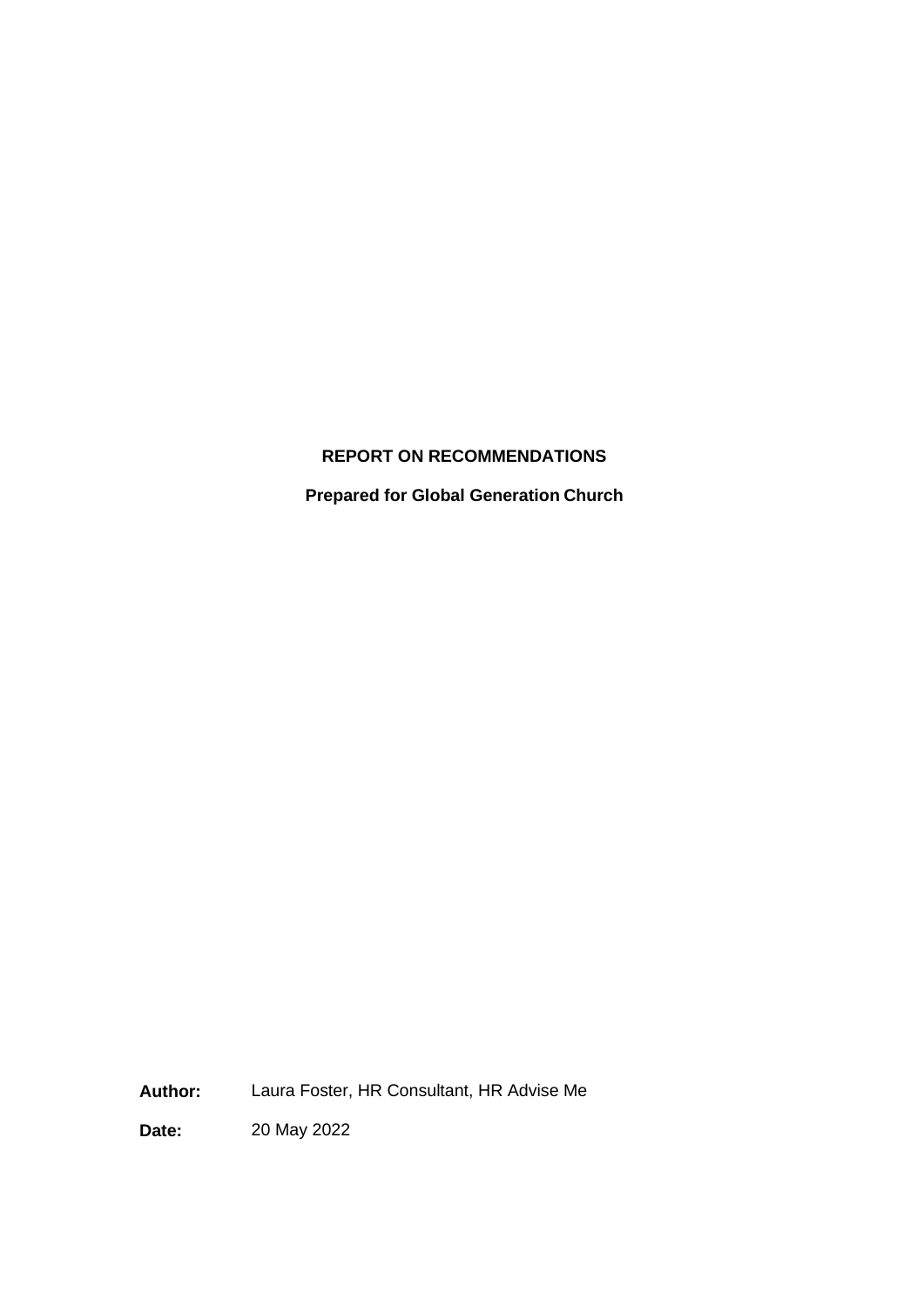# **Contents**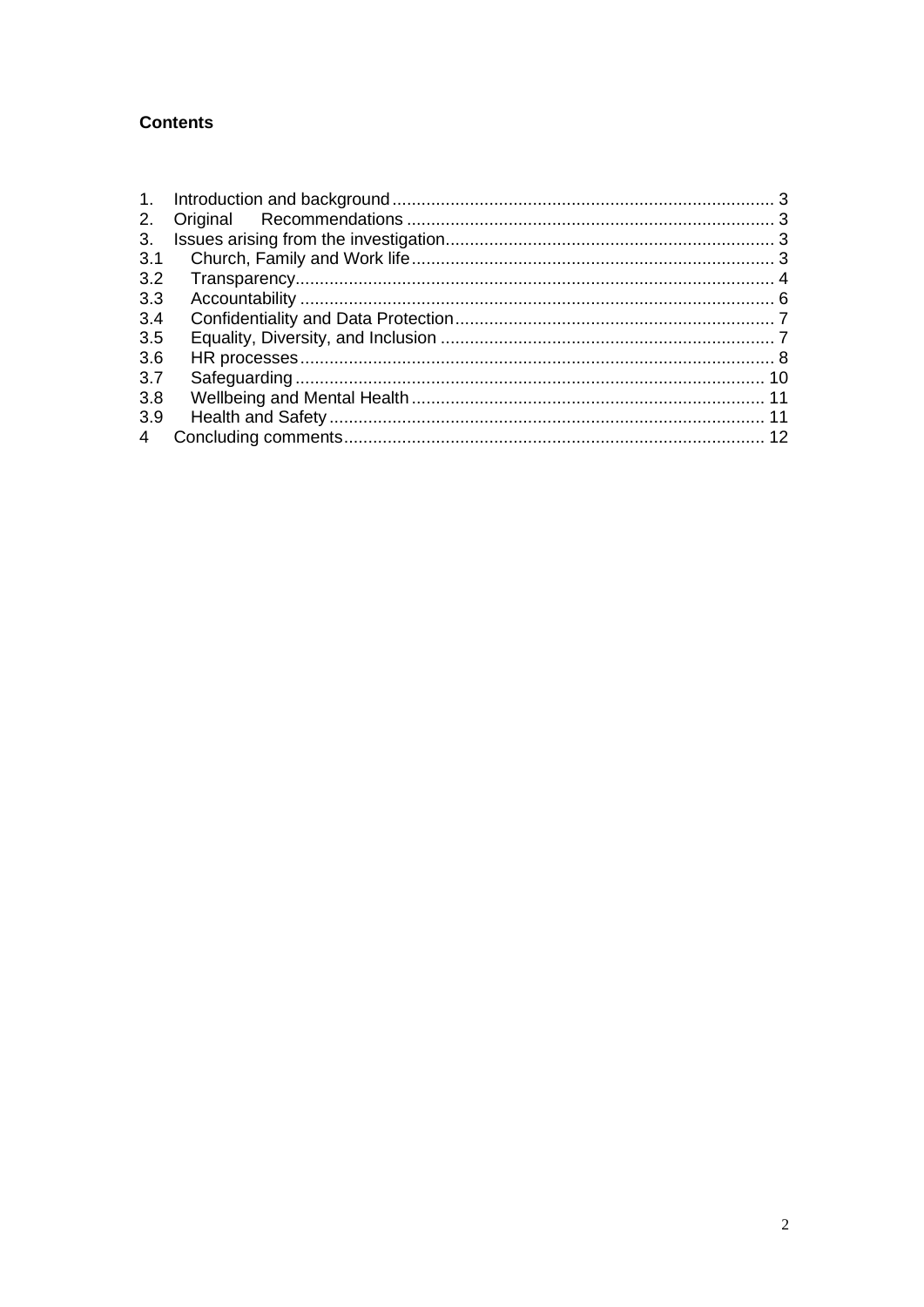# <span id="page-2-0"></span>**1. Introduction and background**

This report follows on from my confidential investigation report to the Trustees of Global Generation Church (Glo) issued in February 2022, into concerns raised in September and November 2021, which included issues relating to the culture and leadership of Global Generation Church.

This secondary report is intended to provide further detail and context to the recommendations that flowed from my investigation report around those issues. It will also inform the Improvement Plan to be developed and implemented by the Trustees of Glo in consultation with church members. These findings are based on the 36 complainants who submitted their concerns into the investigation and while many of the complaints are historic, some were more recent and involved incidents that had occurred up to the time when the investigation began.

# <span id="page-2-1"></span>**2. Original Recommendations**

The four overarching recommendations I made in my original report were that:

2.1 A comprehensive review of Glo's policies and procedures is carried out, which clearly set out Glo's position on bullying, harassment and discrimination and ensure that clear processes are in place for raising concerns, protecting confidential information and safeguarding vulnerable adults and young people.

2.2 A review of Glo's employment contracts and any other working arrangements is carried out along with its HR procedures, including ensuring there is clarity around requesting annual leave and line management.

2.3 Within the new management structure, a training programme should be put in place to support managers in dealing with staff management issues and providing support with health issues, giving feedback, keeping appropriate records and managing formal processes in line with Glo policies.

2.4 Training on diversity and inclusion for all staff should be given at regular intervals to provide clarity on discrimination issues and Glo's legal obligations to all staff and refreshed for existing staff in relation to its staff and service users. This should form part of the induction process too.

In this second report I provide a summary of the context for these recommendations and have expanded on/added to some of them.

Each subsequent section of this report is divided into 3 parts. The first provides background and context, the second sets out my recommendations in detail and the third section is the response that has been provided to me by the Elders and Trustees of Glo.

# <span id="page-2-2"></span>**3. Issues arising from the investigation**

# <span id="page-2-3"></span>**3.1 Church, Family and Work life**

3.1.1 Background/context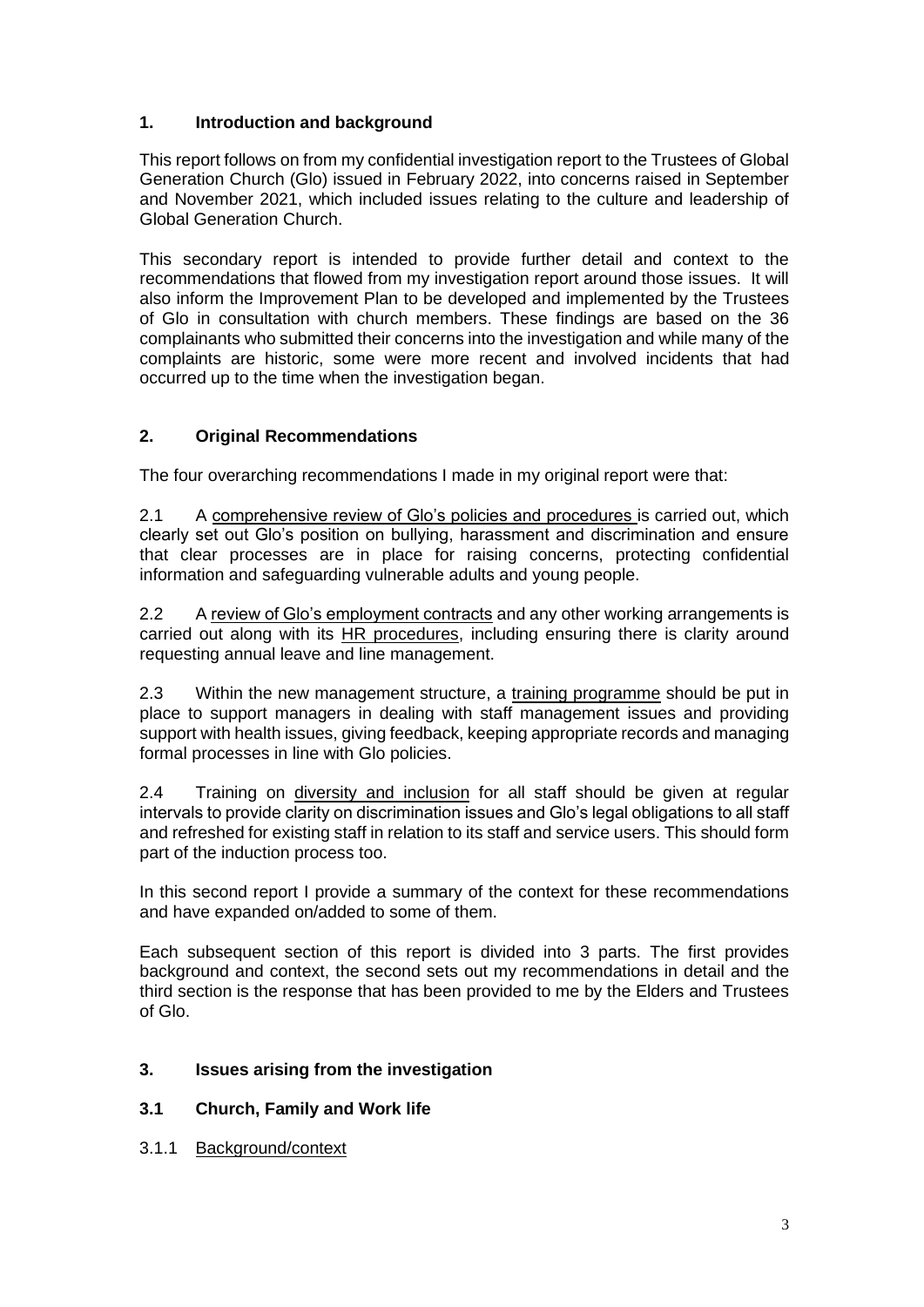Glo developed into a church through the founding work of a group of families who lived and worked very closely, for long hours and were very much involved in each other's lives. Those families had been impacted by the mistakes and abuses they had seen in other churches and wanted to build something better. The commitment of those involved in building the church during the 20 years that followed is evidenced in the growth of the church to over 200 adults, as well as the many youth initiatives and other community projects that Glo leads today.

However, what was also evident is that the lines between church, family and work became blurred from the outset, so that behaviours that might have been tolerated amongst the extended group of families and friends, were inappropriate in a work environment and within the wider context of the church congregation. The expectations that those early church leaders had of each other, working as long as it takes to 'get the job done' no matter what, also spilled over into what became expected of employees and others who voluntarily gave their time to support the church. It would seem that this was a significant source of resentment, misunderstanding and disillusion, especially amongst some of the early interns; 'year outers'.

### 3.1.2 Recommendations

While the church will of course, wish to maintain true to its Christian fellowship and inclusive family-focussed culture, there should now be a review of its cultural and behavioural practices and boundaries set through clear policies around working with each other to ensure that everyone knows what is expected and those expectations are reasonable and clearly communicated.

### 3.1.3 Response from Trustees and Elders of Glo

Laura has highlighted a key issue which we are determined to resolve. We recognised that the lines between working and volunteering can get blurred and that we specifically need to put in protections for paid staff in this regard.

We also recognise that the Glo's vision and commitment to make a difference in our local and wider communities has at times led people to undertake significant levels of volunteering to the extent that it has affected their wellbeing. Whether people felt under pressure to do this or were just inspired by what they saw as the example of others, we recognise that we need to protect the wellbeing of all volunteers.

We will continue in our commitment to transform communities and make a difference and believe that volunteering can bring great blessing to those serving as well as those who are served. However, we recognise that there needs to be protections in place to avoid volunteering commitments that negatively affecting an individuals' wellbeing. This can't be a one size fits all approach as every person is different. We will ask that the improvement plan working party considers these issues and helps identify the actions we need to take going forward.

# <span id="page-3-0"></span>**3.2 Transparency**

#### 3.2.1 Background/context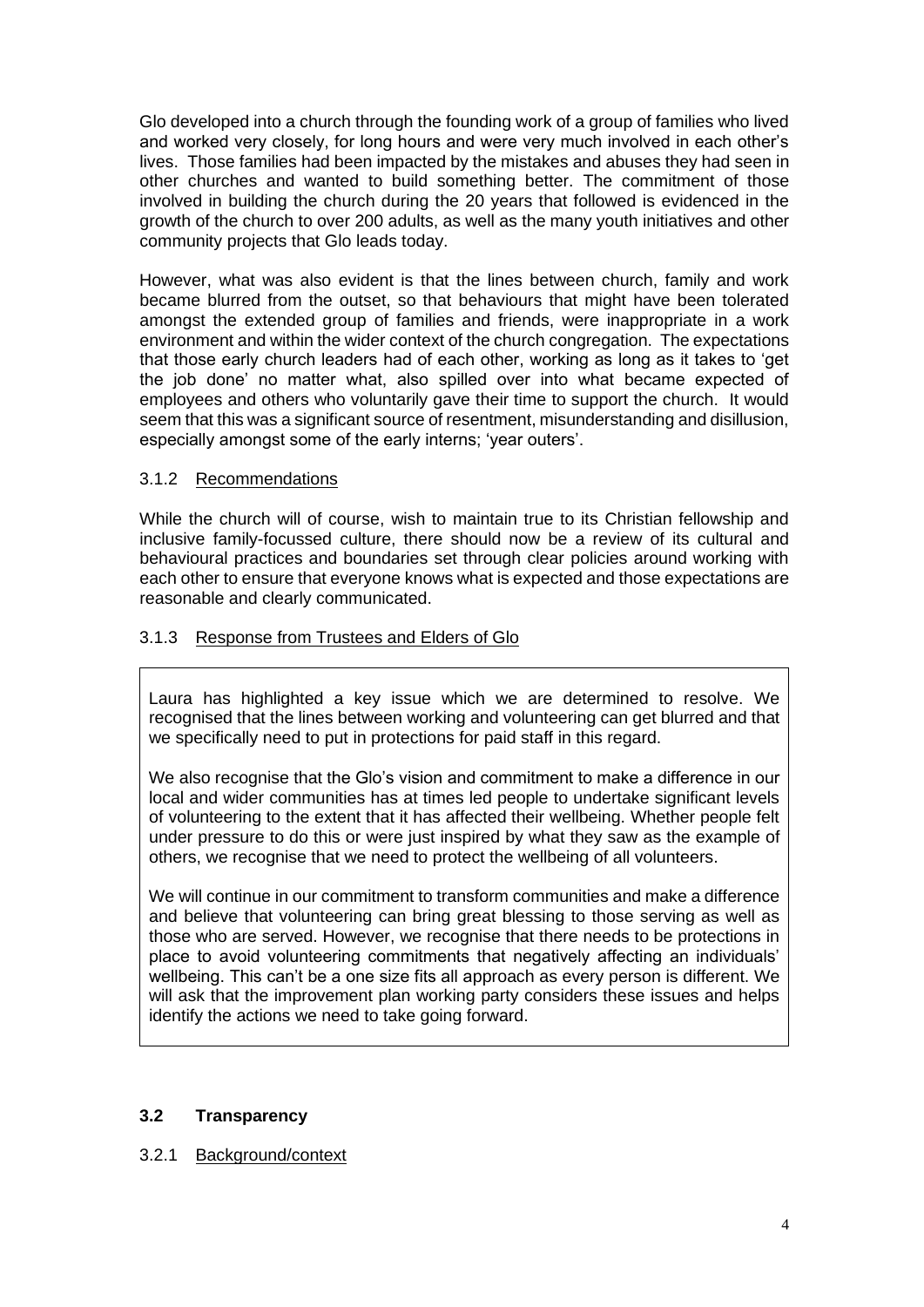A number of the concerns raised related to the financial dealings of the church. Having investigated these I concluded that they appeared to relate to miscommunication and misunderstanding of the financial workings of the church, rather than financial misappropriation. The fact that these concerns were raised indicates to me that communications about the finances of the church both to staff and to the wider congregations requires some improvement. I noted that there were clear examples given of irresponsible labelling and communication around how funding streams were managed and how church money was being spent, which had evidently fuelled the concerns.

This correlated with other concerns about church tithing and the feeling among some that church members were giving up a significant portion of their income, without assurance that it was being spent responsibly. One concern raised by a number of individuals related to hospitality spending using church credit cards by the Church Team Leader, which for those on low incomes, felt like 'rubbing their noses in it'. I also heard an example where an individual had been asked to take out a financial agreement on behalf of the church in their own name, which was inappropriate and had financial consequences for that individual.

# 3.2.2 Recommendations

This is an area where more effective and transparent communication would have been helpful in mitigating against any misunderstanding and resentment building up. The church may therefore consider reviewing its practices around financial transparency and reporting to the congregation so that its members and employees are kept informed about how money is being spent. The church should also review its financial policies and procedures around business card use and spend relating to hospitality to ensure that expectations of staff are clear. Finally, the church should ensure that safeguards exist to ensure that no staff or volunteers are asked to take out financial agreements in their own name on behalf of the church.

# 3.2.3 Response from Trustees and Elders of Glo

We fully accept these recommendations and are already working towards improving transparency regarding the church's income and expenditure. Whilst we are confident that we have good financial policies and procedures in place, we will review these as recommended and will consider whether our approach to hospitality expenses could be more clearly set out. We also recognise that existing staff training in these procedures could be strengthened to include training on financial sensitivity and supplemented with information to staff about how church funds are used.

There should be no reason for any individual to ever be asked to take out a financial agreement in their own name on behalf of the church and we will ensure that a statement to this effect is included within our financial policies and that our training to staff references this and explains what action an individual staff member should take if they suspect that this has happened.

These are all actions that we expect to be included within the Improvement Plan, and we welcome any further suggestions from the Working Party.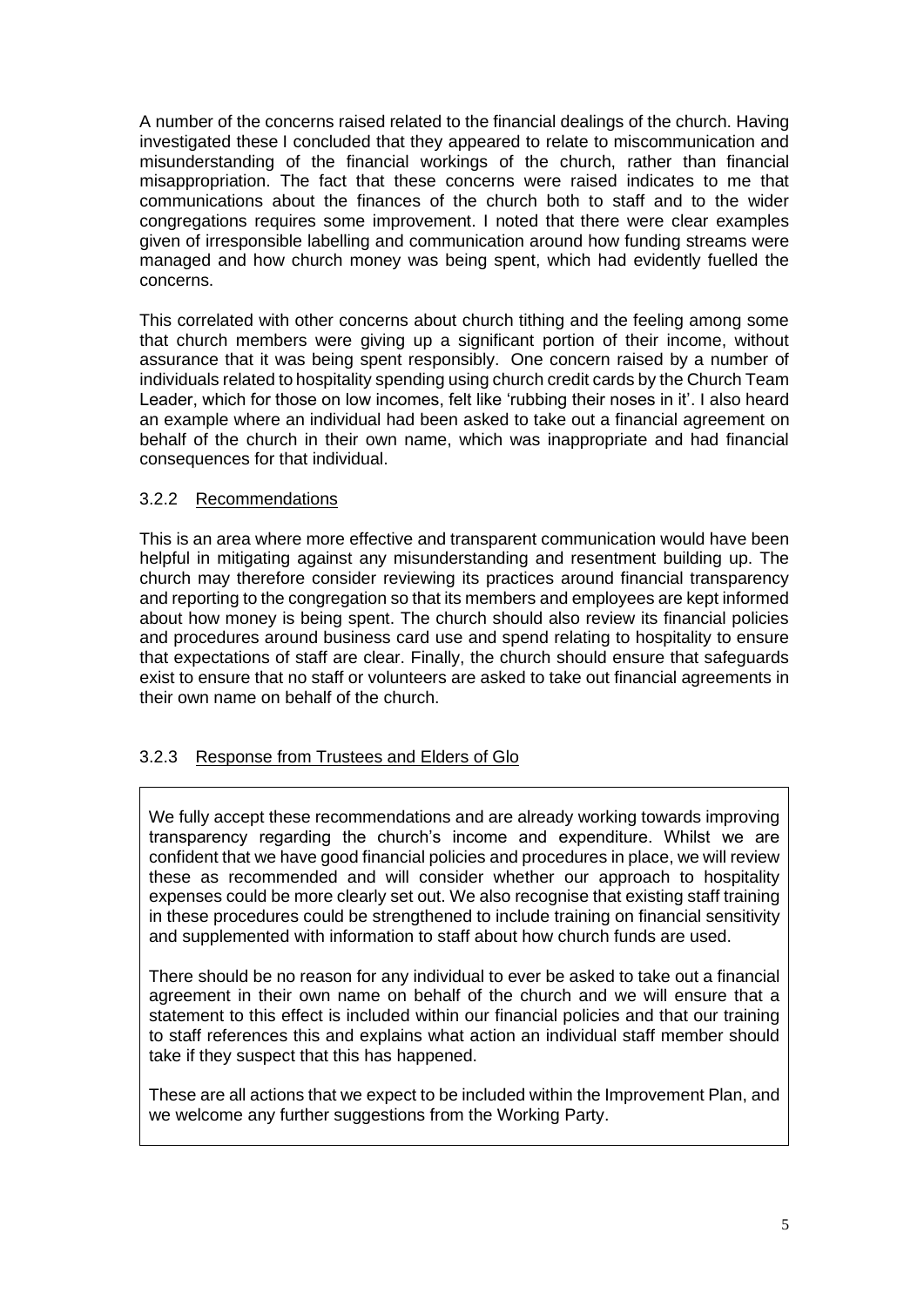# <span id="page-5-0"></span>**3.3 Accountability**

#### 3.3.1 Background/context

Whilst there were concerns raised regarding the ability of church leadership to challenge the team leader, this was not a focal point of the investigation. From the evidence I saw and heard during the investigation, there were occasions when some members of the leadership team had appeared not to have known how to challenge poor behaviours. However, to put this into context, I am aware that on many other occasions robust challenges have been made by members of the leadership team which have led to resolution

Where individuals had approached church leaders and felt that their concerns had not been dealt with appropriately, I noted the absence of any clear process for raising concerns or any criteria against which concerns would be assessed and acted upon. The lack of clarity of approach had clearly impacted on the individuals concerned and was a driver for some of the complaints received as part of the investigation.

It is important to note here that many of the more serious concerns raised were not known to the leadership until the complaints received in September 2021. Furthermore, some concerns raised to me had not previously been raised to the church leadership at all.

### 3.3.2 Recommendations

It is therefore important that going forward, processes for raising concerns are clearly set out and regularly reviewed to ensure they are dealt with sensitively and appropriately. In relation to concerns about other staff or church members, it may be appropriate to explore informal resolution in the future. However, where that is not possible or has not been successful, staff should be clearly aware of their right to raise a formal grievance, and the process by which to do that, so that it can be dealt with properly, including being fully investigated where appropriate.

It is important that Glo has a clear process for dealing with concerns raised about other matters, such as mismanagement of finances, which could amount to public interest disclosures ("Whistleblowing") and that such concerns are dealt with promptly and appropriately. Whilst a whistleblowing Policy exists, Glo needs to ensure that (alongside all other policies) it is accessible and that the process for enacting it is communicated to and understood by staff.

# 3.3.3 Response from Trustees and Elders of Glo

We appreciate that whilst members of the leadership team have provided robust challenge, this has not consistently been the case and we need to collectively consider why this is and what we could put in place to facilitate a culture within the leadership team where challenge is positively welcomed.

We also regret that a number of concerns had not been raised to those in leadership over the years either because people didn't know how to do so or they weren't confident that they would be dealt with appropriately. We fully accept that there is more for us to do to ensure that everyone involved in the church has a clear route to raise any concerns that they might have. We hope that the working party will help us identify some actions we can take in this regard. The processes around different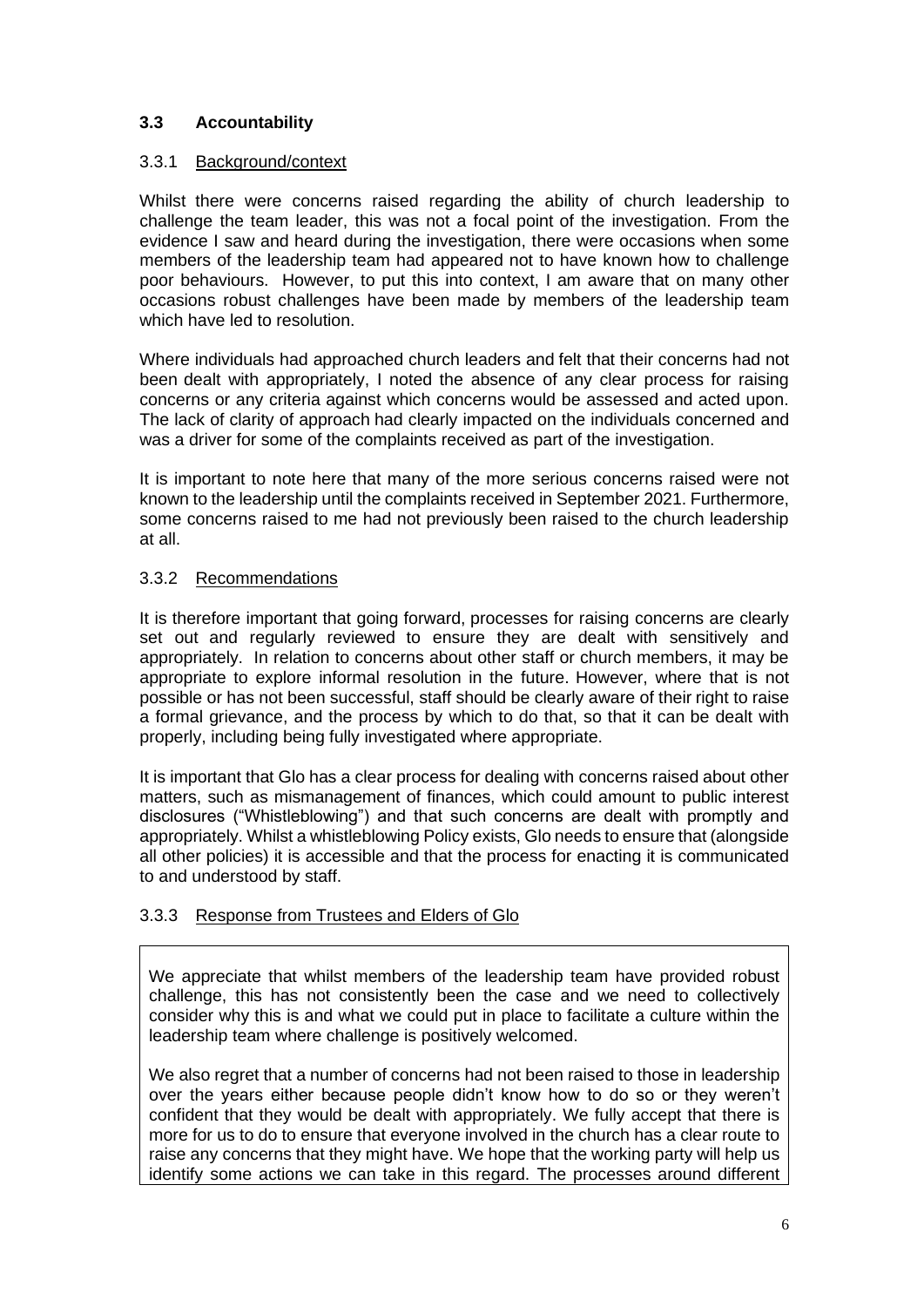types of concerns may be different (e.g. the route for staff members raising concerns will be different to members of the congregation) but they all need to be robust and accessible.

Whilst we are committed to listening and helping and supporting people in the concerns that they raise; we also must recognise that we may not always be able to resolve an individual's concerns in the way that they might want us to. Our commitment here is that anyone raising a concern to us should be able to expect us to review it sincerely, fairly and consistently against our values and commitments as an organisation.

# <span id="page-6-0"></span>**3.4 Confidentiality and Data Protection**

# 3.4.1 Background/context

There appear to have been poor choices made previously around sharing church members' sensitive information inappropriately. I understand that there is an element of sharing information amongst elders for the purposes of seeking advice from peers and teaching trainees. However, care must always be taken around how personal information is shared and processed, and must be done in accordance with data protection legislation. This includes obtaining the consent of the individual(s) concerned unless there is a safeguarding or other legal reason for not doing so.

# 3.4.2 Recommendations

Failure to follow data protection legislation could leave the church at risk of complaints and legal claims. It is therefore important that a review is undertaken of the policies and processes to ensure compliance, including how information is stored and the annual training currently provided to staff on Glo's data protection obligations.

# 3.4.3 Response from Trustees and Elders of Glo

We take the concerns raised about confidentiality very seriously. We've noted that it has been a while since staff last received GDPR training and so have requested that all staff complete this training over the course of May this year and will consider how we build this into a programme of mandatory training. We also need to ensure that there is appropriate training for all members of the leadership team (both elders and trustees) and for volunteers.

We will look to the working party to suggest any further actions for inclusion within the improvement plan.

# <span id="page-6-1"></span>**3.5 Equality, Diversity, and Inclusion**

# 3.5.1 Background/context

There was evidence that individuals had experienced or observed discriminatory language and behaviour in relation to race, gender, sexual orientation and disability.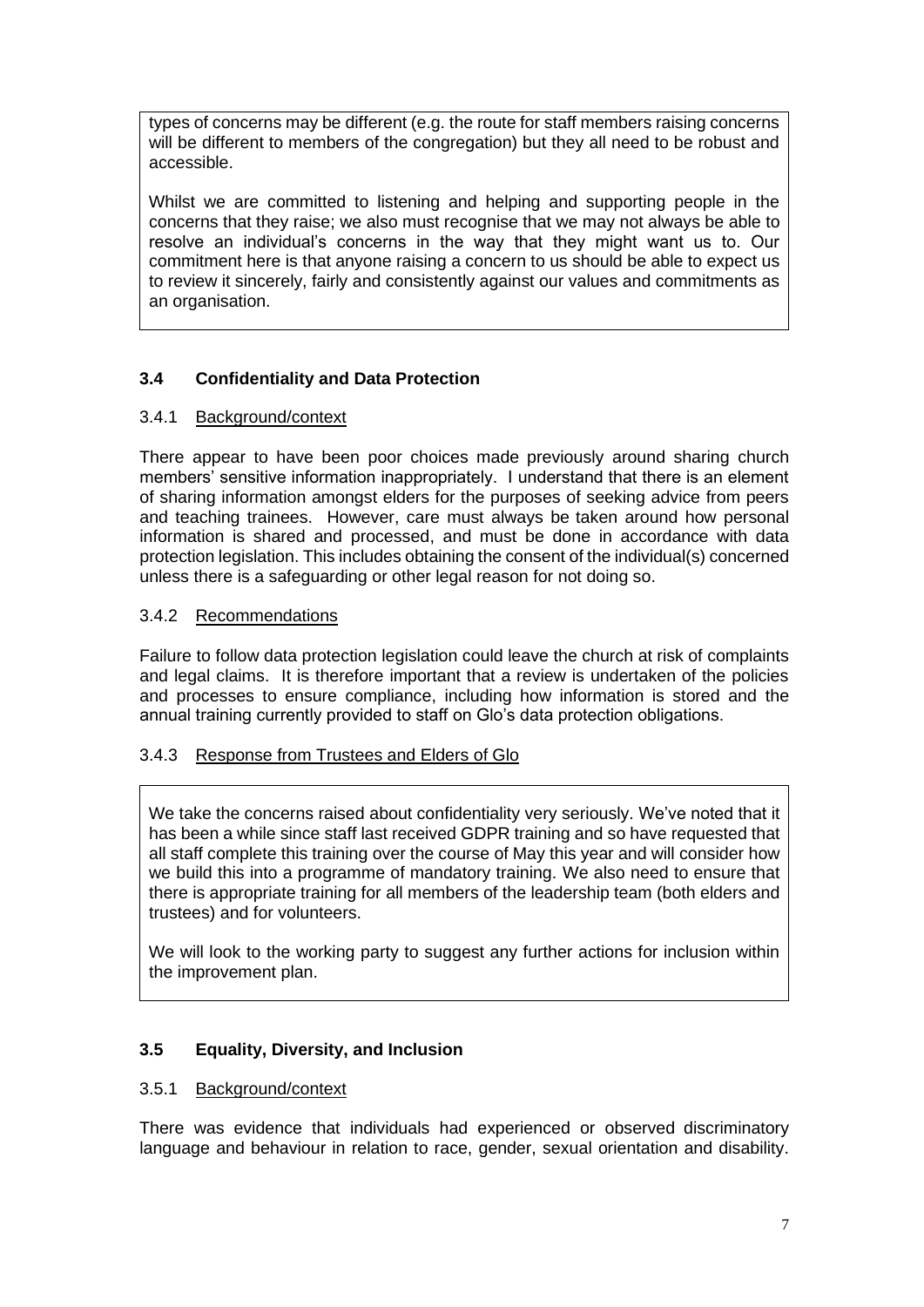Whilst some of the examples given occurred some years ago, there were also much more recent examples given including in 2021.

Discrimination is a challenging and nuanced topic, and it is encouraging to hear that Glo has already reached out to 3rd party experts for training and development, to understand what needs to change culturally around race.

Sexual orientation is clearly an ongoing debate within the Christian church and no doubt will continue to be so for some time to come. However, there were examples of the treatment of gay members of the congregation which I understand would not have been in keeping with the values of the current leadership of the church, which were not inclusive, and which could be regarded as discriminatory.

There were also some worrying examples of inappropriate conversations and decisionmaking around job applicants that could amount to sex discrimination and/or harassment.

#### 3.5.2 Recommendations

I have recommended that alongside a full review of Glo's policies on bullying and harassment and equality and diversity, regular mandatory training for all staff should be in place to provide clarity on discrimination issues, as a safe place to ask questions and to reinforce Glo's legal obligations in relation to its staff and service users.

#### 3.5.3 Response from Trustees and Elders of Glo

We are deeply concerned that people have experienced or observed discriminatory language and behaviour within Glo. We have made some initial enquiries with 3rd party experts who could help us in our culture with regards to race, but nothing has yet been agreed. We also recognise that we need to strengthen our training for staff around all the protected characteristics, so that staff are aware of how to spot inappropriate language and behaviours and know what action to take.

We intend to undertake a full review of our existing policies on bullying and harassment and equality and diversity.

With regards to the question of sexual orientation, we recognise that this is an area of ongoing discussion across the contemporary Christian Church. We will continue to prayerfully seek wisdom on the practical application of the teachings of scripture. This is a process which will take time and in which we will seek external theological input including from the wider 24-7 church community.

#### <span id="page-7-0"></span>**3.5 HR processes**

#### 3.6.1 Background/context

*Contracts* – Several individuals raised historic concerns about not having a contract or other clarity about what their contractual obligations and rights were, including around requesting leave. Many also highlighted working excessive hours during their employment within the church and potentially in breach of the Working Time Regulations 1998. Lines also appeared to have been blurred between working hours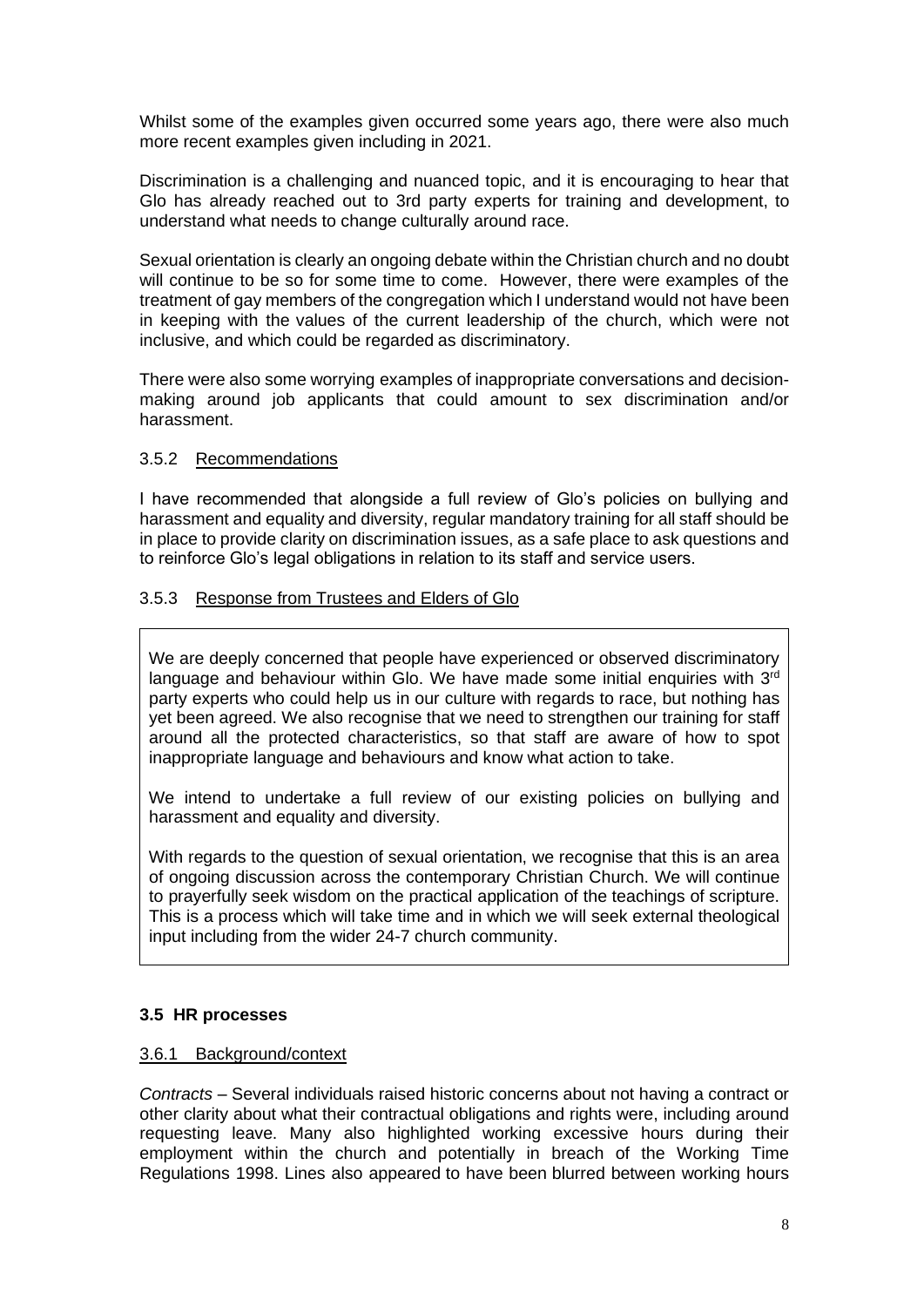and volunteering which may have had implications for the application of the National Minimum Wage. There are a number of other legal requirements around employing people and providing information about their terms and conditions which Glo should ensure it is compliant with, so that staff are aware of their rights and obligations.

*Appraisals, support and development* – I heard that there had been inconsistent arrangements for one-to-one support for staff from their managers. It is important that managers ensure they have regular one-to-one contact with team members in a confidential space to discuss any issues as they arise, any support the individual needs, feedback (both positive and negative) and opportunities for development. Yearly appraisals are also important to review performance and set objectives, but this should not be the only opportunity for managers to get together individually with their staff.

*HR records and systems* – In any organisation accurate records should be kept of sickness absence, annual leave, and other HR-related processes so that staff are managed fairly and consistently in line with an organisation's policies. For example, managers should monitor annual leave to ensure that staff are taking their entitlement at appropriate intervals throughout the year. This will avoid burnout but also staffing issues at pinch points when people generally want time off (e.g., school summer holidays). Closer management of staffing levels may also present opportunities to develop a rota system during busy times in Glo's calendar, which may help avoid situations where individuals felt they had no choice but to work unsociable hours on a regular basis.

### 3.6.2 Recommendations

Maintain existing contractual records to ensure that all staff have up to date contracts and know how to access them.

Ensure that expectations around working hours and volunteering are clearly understood by staff and that mechanisms are put in place to ensure that staff are not working or volunteering excessive hours.

Establish a robust and consistent approach to staff support including regular one-toones, appraisals and personal development plans.

Review Glo's approach to staff requests and approvals of annual leave and review processes for keeping track of sickness absence, annual leave and other HR-related processes.

#### 3.6.3 Response from the Trustees and Elders of Glo

We fully accept these recommendations and whilst we believe that improvements have been made in recent years we are also aware that here is still much to do. We have in the last month for example made improvements to the process for requesting annual leave and have also created additional opportunities for staff to have 1:1s, but we recognise that the annual leave approach needs a further review. We are in the process of establishing a new rhythm for regular staff 1:1s and appraisals as well as investing more consistently in staff personal development

See section 3.1.3 which talks about our commitment to clarifying expectations about volunteering.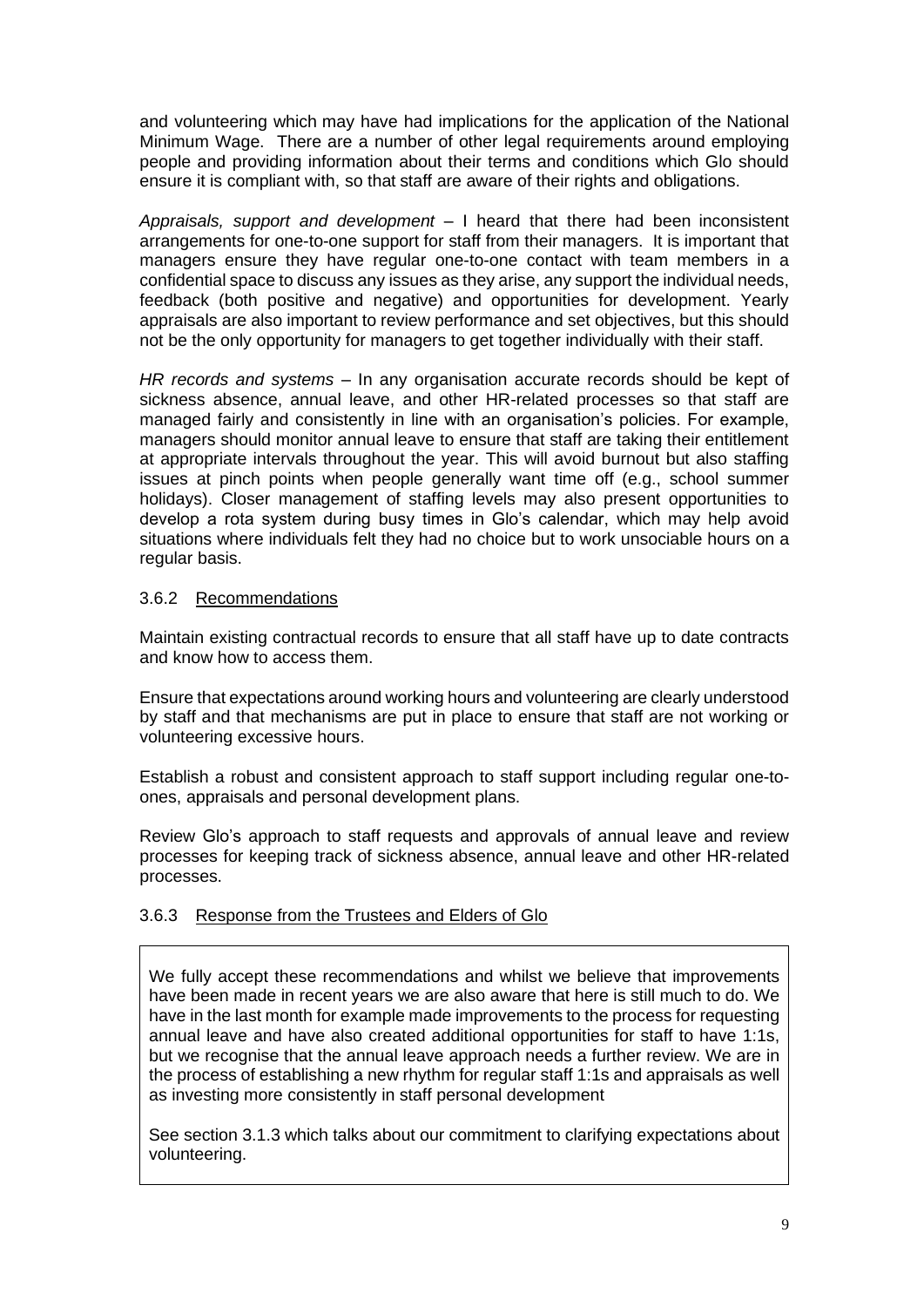# <span id="page-9-0"></span>**3.7 Safeguarding**

# 3.7.1 Background/context

I heard examples of situations involving young people that were poorly handled, so that they did not receive appropriate protection and support. I have received assurances from Glo regarding their safeguarding arrangements and note that the safeguarding concerns raised to me don't relate to the church's current children's or youth ministries.

# 3.7.2 Recommendations

I would recommend that all elders and leaders undertake regular safeguarding training in relation to both children and vulnerable adults to remind them of their responsibilities, what to look out for and how to appropriately manage a situation. It is also important that responsibility for safeguarding is not just held by one individual, as the nature of the work means there can be times of significant pressure. Having a team of safeguarding leads will also help make potential conflicts of interest avoidable. In the light of these recommendations, I would also suggest that a review of Glo's Safeguarding Policy is undertaken by an appropriately trained individual to ensure that the procedures in place are sufficiently detailed and robust.

# 3.7.3 Response from Trustees and Elders of Glo

We take our commitment to safeguarding very seriously and have made a number of improvements to our arrangements in recent years:

All staff and volunteers working with children and vulnerable adults are DBS checked and also required to undertake safeguarding training. DBS checks are renewed every 3 years as recommended to us by Thirtyone:eight where applicable in line with best practice. Regular in-house safeguarding training is also provided, which includes every 2 years the completion of level 2 online safeguarding training and PREVENT.

For a number of years, we have had both a Designated Lead and Deputy Safeguarding Officer in place as required. These are now supported by a designated Trustee for safeguarding. Our safeguarding policy can be requested and is kept as a live document. We also subscribe Thirtyone:eight an agency who specialises in safeguarding and receive regular updates from them regarding updates in legislation and also receive weekly updates from the NSPCC. This means we are able to adapt our policy quickly to emerging guidance. Every February we also undertake an internal review of our safeguarding policy.

Any safeguarding concerns raised to us should be dealt with in accordance with our policy and are passed onto the authorities where appropriate. All concerns raised are logged. We are able to access support from Thirtyone:eight if we need advice on any specific issues.

We are in the process of ensuring that all Elders and Trustees also complete level 2 safeguarding training with the Designated Safeguarding Trustee completing Level 3.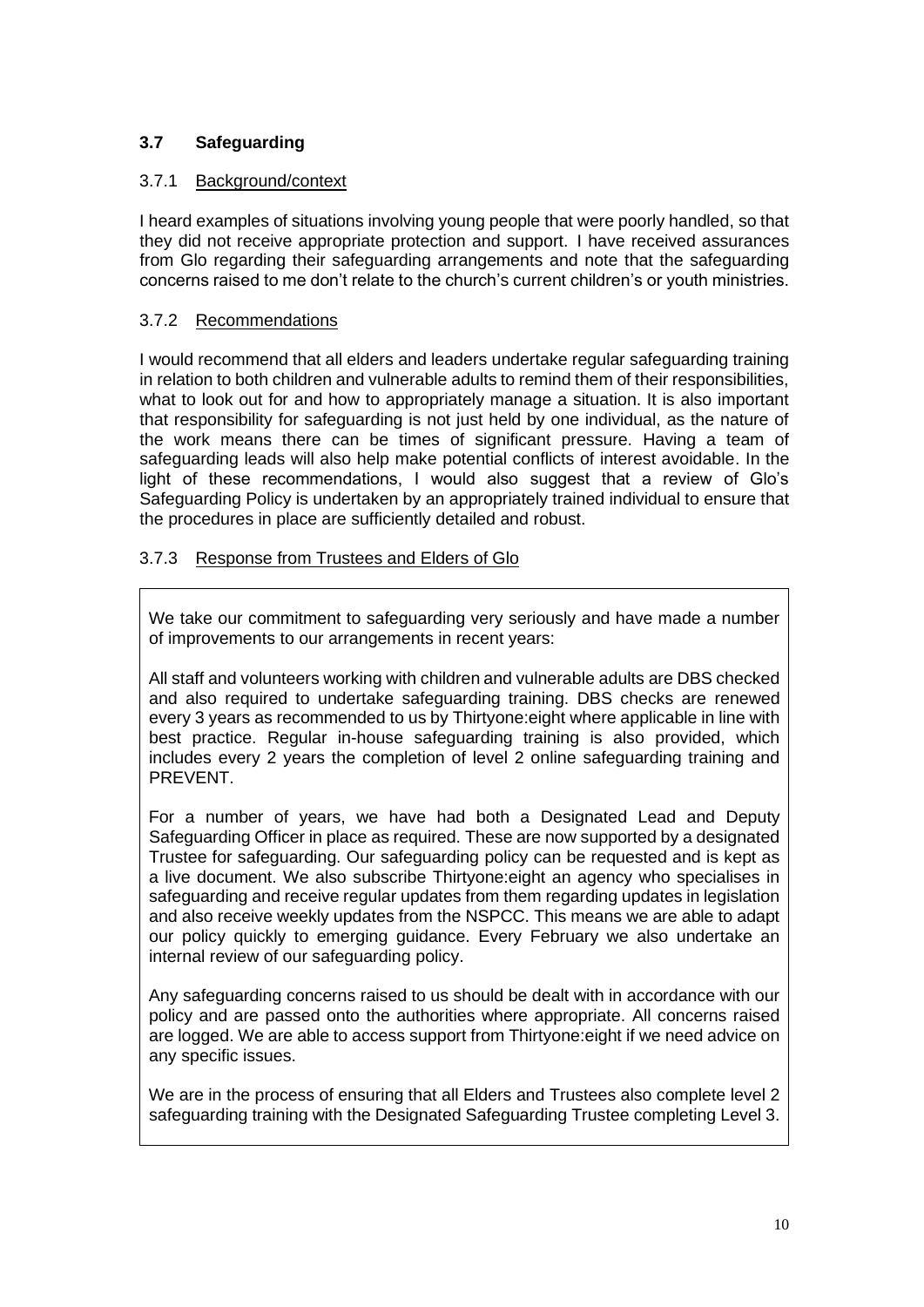# <span id="page-10-0"></span>**3.8 Wellbeing and Mental Health**

#### 3.8.1 Background/context

I found evidence that many members of staff felt unable to raise questions or concerns for fear of causing upset or offence. At times this had led to some staff becoming demotivated and even unwell.

## 3.8.2 Recommendations

It is important that managers are approachable and have an open-door policy so that staff feel they can raise concerns or ask for clarification on issues. It is often difficult in a management position to find the time to sit down with an individual. However, it is important to be able to manage concerns at an early stage when the individual is open to discussing solutions, rather than leave things to fester until they become unwell or raise a complaint.

Some individuals may nonetheless be reticent to raise health concerns and managers should therefore be trained to look out for staff who may be struggling with physical or mental health issues. I understand that some Glo staff have been trained as First Aiders for Mental Health. This should be reviewed and, if appropriate, more staff trained and/or refresher sessions offered.

# 3.8.3 Response from Trustees and Elders of Glo

We want to ensure that Glo is a vibrant, joyful, exciting and motivational place to work, and it saddens us to realise that too often this has not been the case for a significant proportion of our workforce.

We fully accept these recommendations and will look to review our line management arrangements and training for managers to help facilitate a culture of openness where feedback is actively sought out and encouraged. Staff wellbeing needs to be something that we review and revisit on a regular basis.

# <span id="page-10-1"></span>**3.9 Health and Safety**

# 3.9.1 Background/context

Concerns were raised about aspects of the maintenance of Glo's premises and regarding health and safety. I have been assured since the investigation that recent inspections have only raised recommendations for future improvements rather than critical issues. There were also questions raised about the level of training and supervision provided to young people and volunteers in setting up heavy and dangerous equipment for events. Again, I have been assured that appropriate training and supervision is identified within risk assessments for these events, however risk assessments have not been routinely reviewed by the Trustees of Glo.

#### 3.9.2 Recommendations

As an employer and service provider, Glo has a legal responsibility to safeguard the health and safety of all its employees and service users. It is therefore imperative that